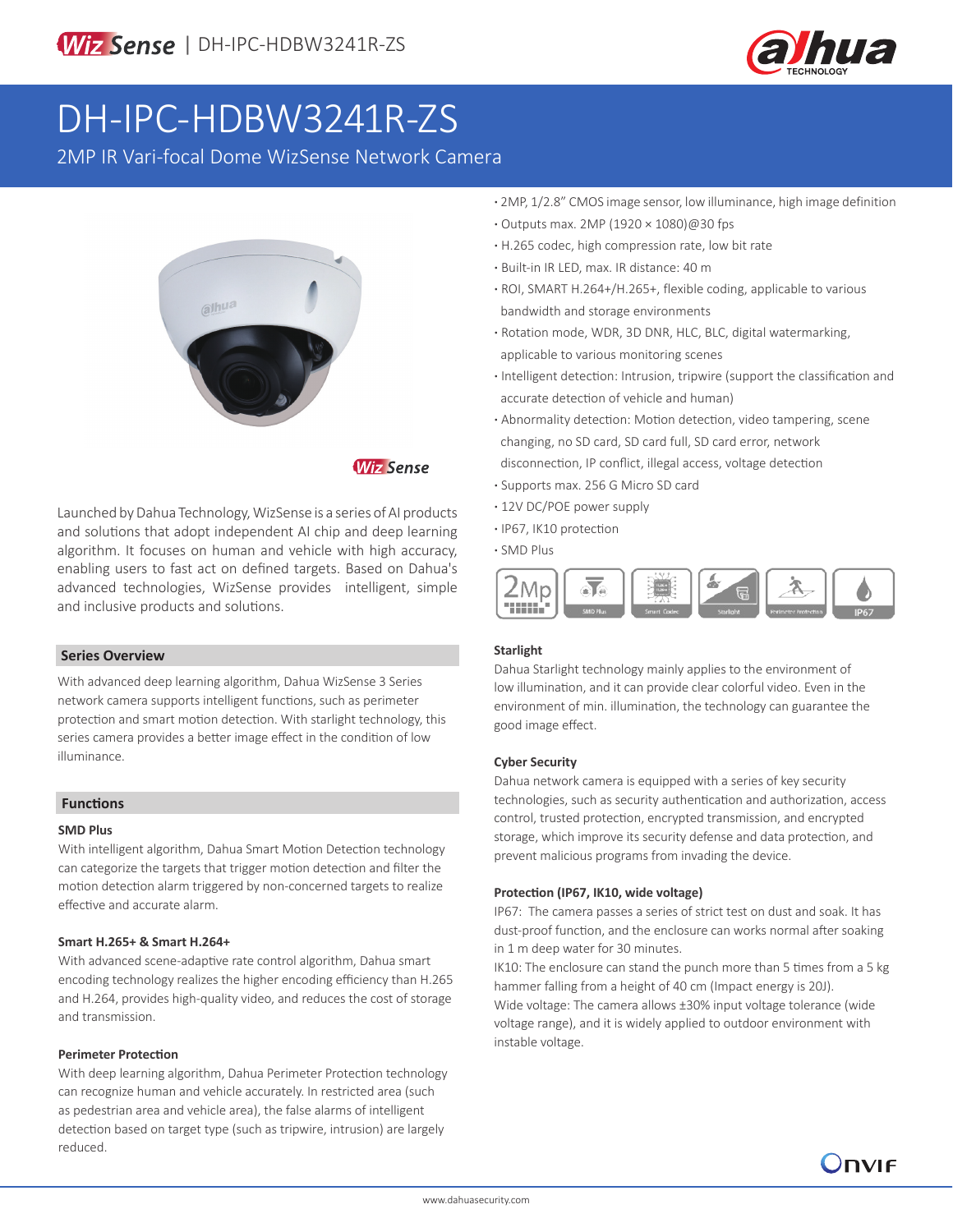# Wiz Sense | DH-IPC-HDBW3241R-ZS

# **Technical Specification**

| Image Sensor<br>1/2.8"2Megapixel progressive CMOS<br>Max. Resolution<br>1920 (H) ×1080 (V)<br><b>ROM</b><br>128 MB<br><b>RAM</b><br>256 MB<br><b>Scanning System</b><br>Progressive<br>Auto/Manual 1/3 s-1/100000 s<br><b>Electronic Shutter Speed</b><br>0.002 Lux@F1.5 (Color, 30IRE)<br>Min. Illumination<br>0.0002 Lux@F1.5 (B/W, 30IRE)<br>0 Lux (Illuminator on)<br>S/N Ratio<br>$>$ 56 dB<br><b>Illumination Distance</b><br>40 m (131.23 ft)<br>Illuminator On/Off Control<br>Auto/Manual | Camera |  |  |  |  |  |
|---------------------------------------------------------------------------------------------------------------------------------------------------------------------------------------------------------------------------------------------------------------------------------------------------------------------------------------------------------------------------------------------------------------------------------------------------------------------------------------------------|--------|--|--|--|--|--|
|                                                                                                                                                                                                                                                                                                                                                                                                                                                                                                   |        |  |  |  |  |  |
|                                                                                                                                                                                                                                                                                                                                                                                                                                                                                                   |        |  |  |  |  |  |
|                                                                                                                                                                                                                                                                                                                                                                                                                                                                                                   |        |  |  |  |  |  |
|                                                                                                                                                                                                                                                                                                                                                                                                                                                                                                   |        |  |  |  |  |  |
|                                                                                                                                                                                                                                                                                                                                                                                                                                                                                                   |        |  |  |  |  |  |
|                                                                                                                                                                                                                                                                                                                                                                                                                                                                                                   |        |  |  |  |  |  |
|                                                                                                                                                                                                                                                                                                                                                                                                                                                                                                   |        |  |  |  |  |  |
|                                                                                                                                                                                                                                                                                                                                                                                                                                                                                                   |        |  |  |  |  |  |
|                                                                                                                                                                                                                                                                                                                                                                                                                                                                                                   |        |  |  |  |  |  |
|                                                                                                                                                                                                                                                                                                                                                                                                                                                                                                   |        |  |  |  |  |  |
| <b>Illuminator Number</b><br>$2$ (IR LED)                                                                                                                                                                                                                                                                                                                                                                                                                                                         |        |  |  |  |  |  |
| Pan: 0°-355°; Tilt: 0°-75°; Rotation: 0°-355°<br>Pan/Tilt/Rotation Range                                                                                                                                                                                                                                                                                                                                                                                                                          |        |  |  |  |  |  |
| Lens                                                                                                                                                                                                                                                                                                                                                                                                                                                                                              |        |  |  |  |  |  |
| Motorized vari-focal<br>Lens Type                                                                                                                                                                                                                                                                                                                                                                                                                                                                 |        |  |  |  |  |  |
| Mount Type<br>$\phi$ 14                                                                                                                                                                                                                                                                                                                                                                                                                                                                           |        |  |  |  |  |  |
| Focal Length<br>$2.7$ mm $-13.5$ mm                                                                                                                                                                                                                                                                                                                                                                                                                                                               |        |  |  |  |  |  |
| Max. Aperture<br>F1.5                                                                                                                                                                                                                                                                                                                                                                                                                                                                             |        |  |  |  |  |  |
| Horizontal: 108°-28°<br>Vertical: 57° -16°<br>Field of View<br>Diagonal: 130° -33°                                                                                                                                                                                                                                                                                                                                                                                                                |        |  |  |  |  |  |
| Fixed<br>Iris Type                                                                                                                                                                                                                                                                                                                                                                                                                                                                                |        |  |  |  |  |  |
| <b>Close Focus Distance</b><br>$0.8$ m (2.6 ft)                                                                                                                                                                                                                                                                                                                                                                                                                                                   |        |  |  |  |  |  |
| Observe<br>Identify<br>Lens<br>Detect<br>Recognize                                                                                                                                                                                                                                                                                                                                                                                                                                                |        |  |  |  |  |  |
| 44.1 m<br>4.4 m<br>17.6 m<br>8.8 m<br>W<br><b>DORI Distance</b><br>(144.7 ft)<br>(57.7 ft)<br>(28.9 ft)<br>$(14.4 \text{ ft})$                                                                                                                                                                                                                                                                                                                                                                    |        |  |  |  |  |  |
| 153.1 m<br>61.2 m<br>30.6 m<br>15.3 m<br>T<br>(502.3 ft)<br>(200.8 ft)<br>(82.9 ft)<br>(50.2 ft)                                                                                                                                                                                                                                                                                                                                                                                                  |        |  |  |  |  |  |

# Professional, Intelligent

| <b>Perimeter Protection</b> | Tripwire; intrusion (Recognition of human and vehicle)                                                                                            |  |
|-----------------------------|---------------------------------------------------------------------------------------------------------------------------------------------------|--|
| Intelligent Search          | Work together with Smart NVR to perform refine<br>intelligent search, event extraction and merging to event<br>videos                             |  |
| Video                       |                                                                                                                                                   |  |
| Video Compression           | H.265; H.264; H.264H; H.264B; MJPEG                                                                                                               |  |
| <b>Smart Codec</b>          | Yes                                                                                                                                               |  |
| Video Frame Rate            | Main stream (1920 × 1080@1-25/30 fps)<br>sub stream(704 × 576@1-25 fps/704 × 480@1-30 fps)<br>third stream(1280 × 720@1-25/30 fps)                |  |
| <b>Stream Capability</b>    | 3 streams                                                                                                                                         |  |
| Resolution                  | 1080p (1920 × 1080); 1.3M (1280 × 960); 720p (1280<br>× 720); D1 (704 × 576/704 × 480); VGA (640 × 480); CIF<br>$(352 \times 288/352 \times 240)$ |  |
| <b>Bit Rate Control</b>     | CBR/VBR                                                                                                                                           |  |

| Video Bit Rate                 | H.264: 3 Kbps-8192 Kbps<br>H.265: 3 Kbps-8192 Kbps                                                                                                                                                                                                                               |  |
|--------------------------------|----------------------------------------------------------------------------------------------------------------------------------------------------------------------------------------------------------------------------------------------------------------------------------|--|
| Day/Night                      | Auto(ICR)/Color/B/W                                                                                                                                                                                                                                                              |  |
| <b>BLC</b>                     | Yes                                                                                                                                                                                                                                                                              |  |
| <b>HLC</b>                     | Yes                                                                                                                                                                                                                                                                              |  |
| <b>WDR</b>                     | 120 dB                                                                                                                                                                                                                                                                           |  |
| White Balance                  | Auto/natural/street lamp/outdoor/manual/regional<br>custom                                                                                                                                                                                                                       |  |
| Gain Control                   | Auto/Manual                                                                                                                                                                                                                                                                      |  |
| <b>Noise Reduction</b>         | 3D DNR                                                                                                                                                                                                                                                                           |  |
| <b>Motion Detection</b>        | OFF/ON (4 areas, rectangular)                                                                                                                                                                                                                                                    |  |
| Region of Interest(RoI)        | Yes (4 areas)                                                                                                                                                                                                                                                                    |  |
| <b>Smart Illumination</b>      | Yes                                                                                                                                                                                                                                                                              |  |
| Image Rotation                 | 0°/90°/180°/270° (Support 90°/270° with 1920 × 1080<br>resolution and lower.)                                                                                                                                                                                                    |  |
| Mirror                         | Yes                                                                                                                                                                                                                                                                              |  |
| <b>Privacy Masking</b>         | 4 areas                                                                                                                                                                                                                                                                          |  |
| Alarm                          |                                                                                                                                                                                                                                                                                  |  |
| Alarm Event                    | No SD card; SD card full; SD card error; less service time<br>of SD card (smart card supports); network disconnection;<br>IP conflict; illegal access; voltage detection; security<br>exception; motion detection; scene changing; intensity<br>change; tripwire; intrusion; SMD |  |
| Network                        |                                                                                                                                                                                                                                                                                  |  |
| Network                        | RJ-45 (10/100 Base-T)                                                                                                                                                                                                                                                            |  |
| SDK and API                    | Yes                                                                                                                                                                                                                                                                              |  |
| Protocol                       | IPv4; IPv6; HTTP; TCP; UDP; ARP; RTP; RTSP; RTCP; RTMP;<br>SMTP; FTP; SFTP; DHCP; DNS; DDNS; QoS; UPnP; NTP;<br>Multicast; ICMP; IGMP; NFS; PPPoE; SNMP                                                                                                                          |  |
| <b>Cyber Security</b>          | Video encryption; firmware encryption; configuration<br>encryption; Digest; WSSE; account lockout; security logs;<br>IP/MAC filtering; generation and importing of X.509<br>certification; syslog; HTTPS; 802.1x; trusted boot; trusted<br>execution; trusted upgrade            |  |
| Interoperability               | ONVIF(Profile S/Profile G/Profile T);CGI;P2P;Milestone;<br>Genetec                                                                                                                                                                                                               |  |
| Scene Self-adaptation<br>(SSA) | Yes                                                                                                                                                                                                                                                                              |  |
| User/Host                      | 20 (Total bandwidth: 64 M)                                                                                                                                                                                                                                                       |  |
| Storage                        | FTP; SFTP; Micro SD Card (support max. 256 G); NAS                                                                                                                                                                                                                               |  |
| <b>Browser</b>                 | IE: IE8, IE9, IE11<br>Chrome<br>Firefox                                                                                                                                                                                                                                          |  |
| Management Software            | Smart PSS, DSS, DMSS                                                                                                                                                                                                                                                             |  |
| Mobile Phone                   | IOS; Android                                                                                                                                                                                                                                                                     |  |
| Certification                  |                                                                                                                                                                                                                                                                                  |  |
| Certifications                 | CE-LVD: EN62368-1<br>CE-EMC: Electromagnetic Compatibility Directive<br>2014/30/EU<br>FCC: 47 CFR FCC Part 15, Subpart B<br>UL/CUL: UL60950-1 CAN/CSA C22.2 No.60950-1-07                                                                                                        |  |
| Power                          |                                                                                                                                                                                                                                                                                  |  |